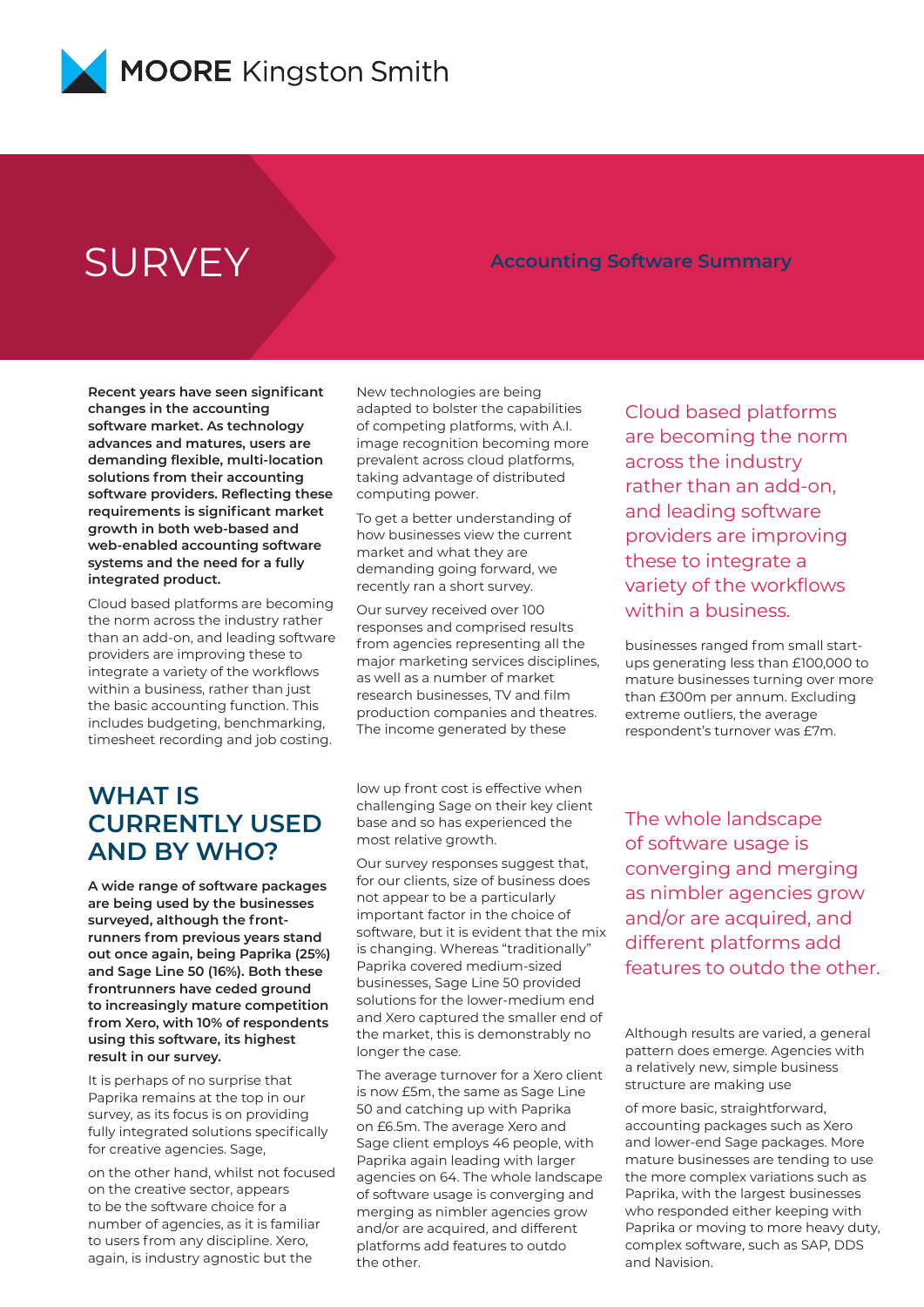#### **REASONS FOR USING THE SOFTWARE**

**Somewhat disappointingly, although not that surprising given the inherent inertia associated with changing accounting software once it is embedded, the feedback was that a large proportion of respondents are using the packages that were used at the time of joining the company (40%). Just 20% had been recommended their current product by colleagues or business contacts and for 10% it was perceived value for money.**

**ARE CURRENT PACKAGES DELIVERING?**

**With the general attitude being one of caution when it comes to changing IT, it is interesting to understand how incumbent software is meeting expectations. The majority of businesses (65%) are broadly happy with their current software, stating that it meets their expectations. This compares to the 56% seen in our last survey. Where any expectation gap manifests itself it is most likely to be in respect of usability and flexibility. However, with the on-going switch to cloud platforms designed from the ground up with these goals in mind, it is perhaps not surprising that the overall picture is more positive this year.**

Across the platforms, 21% of Paprika users are looking to change provider compared to 14% of Xero users and 33% of Sage users.

Cloud platforms fare better for satisfaction in our survey, perhaps because of the regular product development and enhancement, rather than the annual update at additional cost.

All software suffers from inherent restrictions in being able to meet the operational and reporting requirements of a creative business, with most respondents suggesting that their accounting package could not meet all of their needs alone.

This reflects the view that changing IT systems can involve a significant upheaval of a business and, when this does occur, it is more likely to be on trusted recommendation rather than a general assessment of what the market offers.

The overwhelming majority of respondents use their current software for sales and purchase ledger, nominal ledger, VAT returns and bank reconciliations. Only about half use their software for timesheets and job costing, whilst less than a quarter use it for budgeting and staff resourcing.

Whilst the basic financial reporting tools are obviously valued by the finance teams surveyed, a significant number identified having an integrated job costing and finance system as the most important feature. Staff resourcing and revenue forecasting were also noted as important.

A large proportion of respondents are using the packages that were used at the time of joining the company (40%).

Where other tools are required to meet reporting obligations, the overwhelming software of choice is Excel. This suggests that Excel is providing the usability and flexibility that users are craving from their main reporting product.

With the requirement to supplement software packages with other tools, is there a large market to provide a fully integrated solution?

Xero's and other cloud platforms' solution to this is to offer a marketplace of add-on software so clients can tailor the functionality.







**Satisfaction by platform**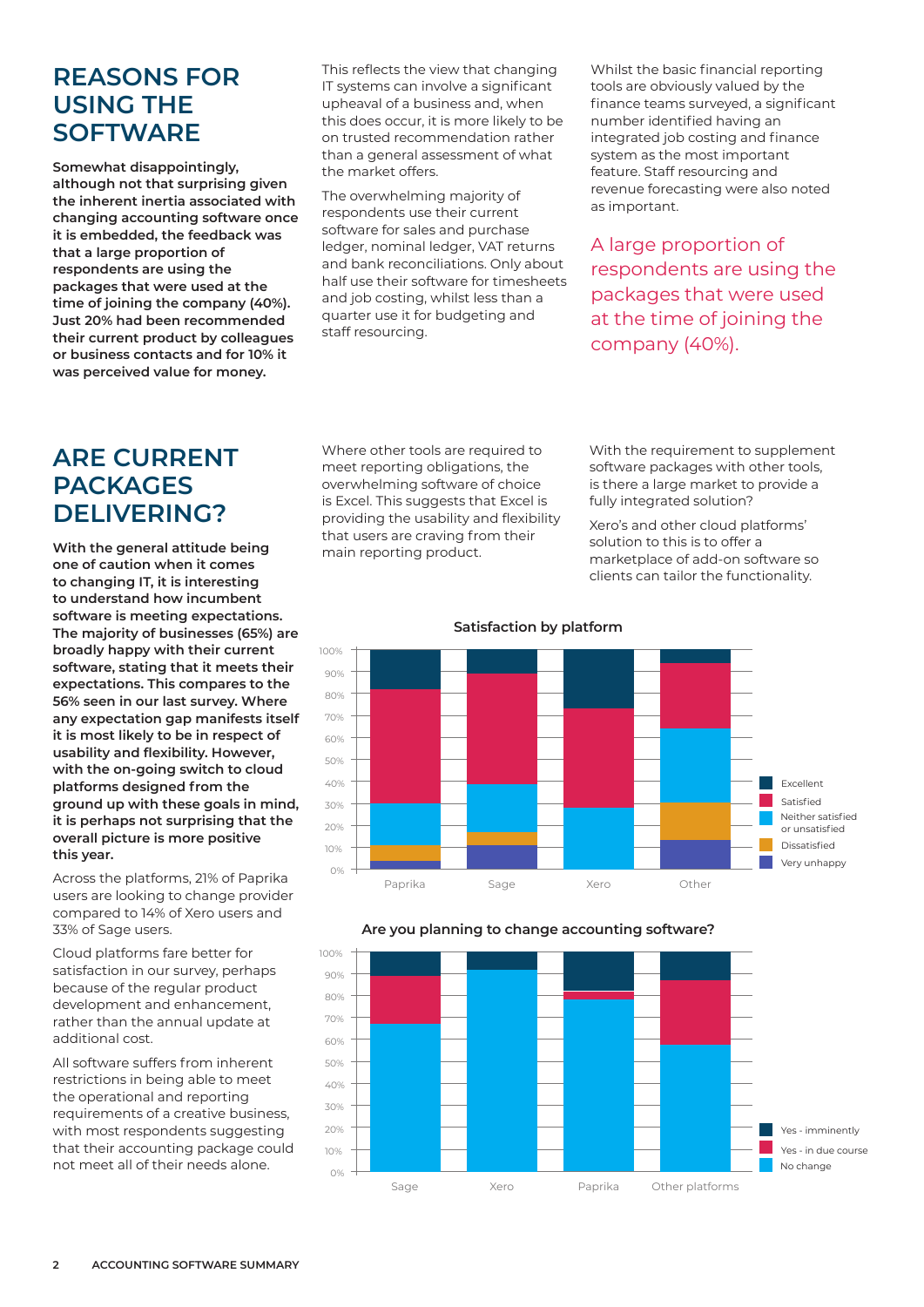#### **CLOUDS ON THE HORIZON FOR STANDALONE SOFTWARE?**

**Cloud software has taken off in a big way this year, with over half of respondents now using a cloud-based product, twice the number reported last time. This is down to the increasing popularity of "native" cloud platforms but the older software solutions such as Paprika are evolving as well.**

Most accounts desktop software is being maintained but not developed. Software companies are instead focusing much more resource on developing cloud software.

Benefits of the cloud infrastructure tend to be ease of access and back-up/disaster recovery as well as their significant market of add-on software. However, cloud is perceived to be weaker in the areas of reliability and security.

A.I. is a hot topic at the moment and you're likely familiar with Apple's Siri and Amazon's Alexa. In the accountancy sphere, optical character recognition (OCR) and data analytics are becoming more prevalent. Data analytics can scan transactions for anomalies and OCR is technology that turns images into readable and editable text. By uploading the receipts to the cloud your paperwork is transported directly to your online accounting platform, pulling out all the relevant text and data along the way, thereby letting the cloud computers do the heavy lifting in analysing and posting all the data. However, the need for human intervention to ensure it all makes sense is of course still there. There are a couple of big players in this space, notably Receipt Bank and Expensify.

Cloud software has taken off in a big way this year, with over half of respondents now using a cloud-based product, twice the number reported last time.

## **OVERALL**

**The market appears to be slowly moving towards an integrated cloud driven solution, as there is demand for such a system to sit at the centre of any modern-day creative agency, providing the foundation for making sound and informed operational and strategic decisions.** 

It will be interesting to see if this trend continues and whether desktop solutions such as Sage

evolve with this change in the market, as for example the Sage Line 50 product has not fundamentally changed in many years.

There are challenges ahead for all platforms; all of the software companies are having to work with HMRC to ensure that they are compliant, ready for 'Making Tax Digital', HMRC's flagship digitisation of personal and company tax accounts.

Software providers (including the desktop applications) appear to be doing a better job of listening to their users, with satisfaction scores the highest seen for some time. 65% of respondents reported a positive experience, 61% were satisfied with the support received, and crucially 68% were not looking to change.

The market appears to be slowly moving towards an integrated cloud driven solution.